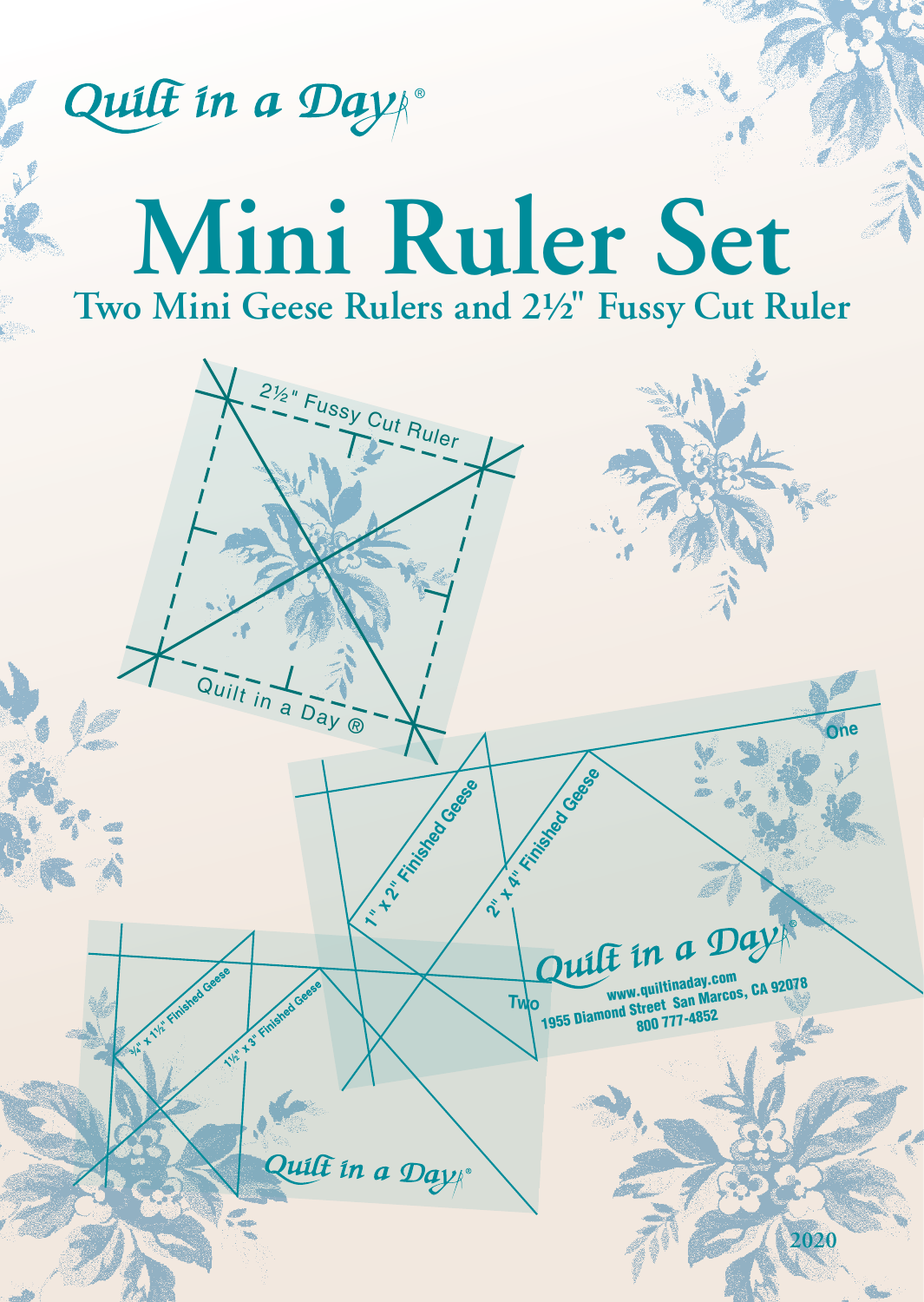*Geese and Star Points are both made with a patch called Flying Geese Patch. Geese is the one triangle on the inside of the patch. Star Points are the two outside triangles.* 

*One large square and one small square make four Flying Geese Patches.*

**Mini Geese One** is designed to make Flying Geese patches in two different finished sizes: 2" x 4" and 1" x 2".

**Mini Geese Two** is also designed to make two different finished sizes:  $1\frac{1}{2}$ " x 3" and  $\frac{3}{4}$ " x  $\frac{1}{2}$ ".

On the ruler, the larger Geese patch is printed in teal ink and the smaller Geese patch is printed in red ink.



#### **Making Your Flying Geese Patches**

1. Cut two different sizes of squares. Follow the values shown below to get the Geese Patches you want.

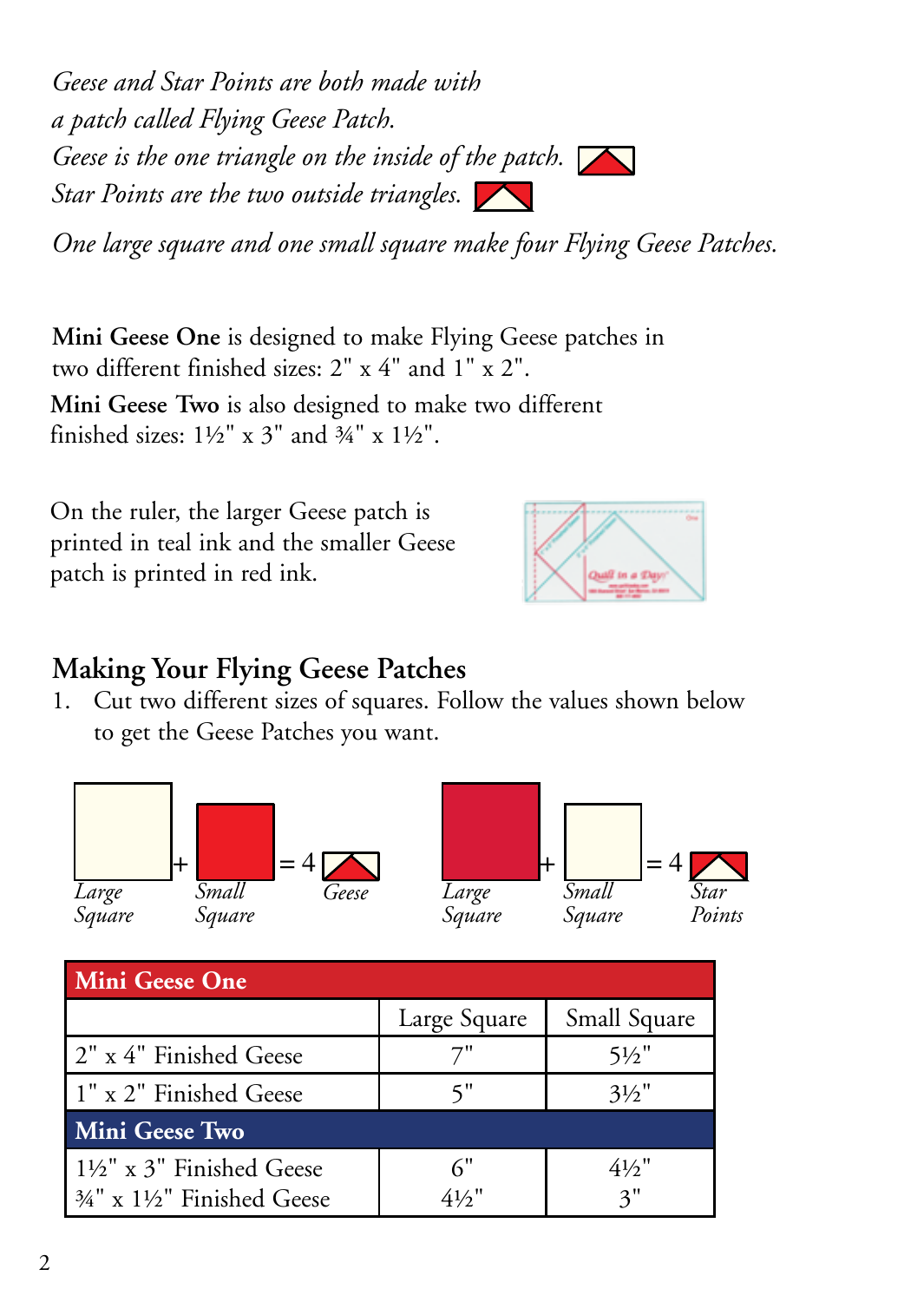- 2. Place smaller square right sides together and centered on larger square. Press.
- *Participal*

*This is an example of making Star Points. Reverse values of squares for Geese.*

- 3. Place ruler on squares so ruler touches all four corners. Draw diagonal line across squares.
- 

4. Pin squares together. Sew ¼" on both sides of drawn line. Use 15 stitches per inch or 2.0 on computerized machines. Remove pins.

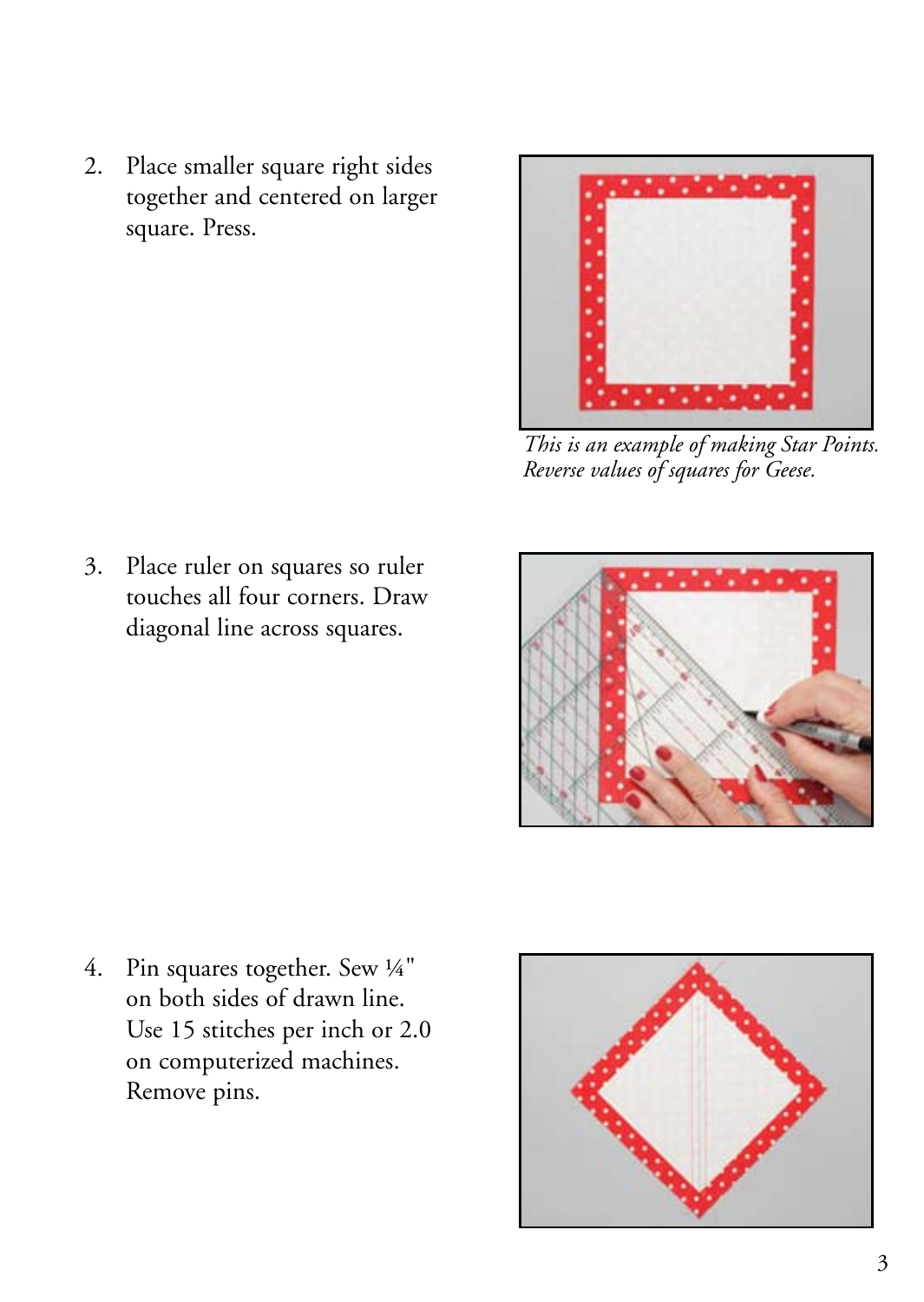5. Cut on drawn line.



6. Place on pressing mat with **large** triangle on top. Press to set seam.



*Place large triangle on top.*

7. Open and press flat. Check that there are no tucks, and seam is pressed toward larger triangle.

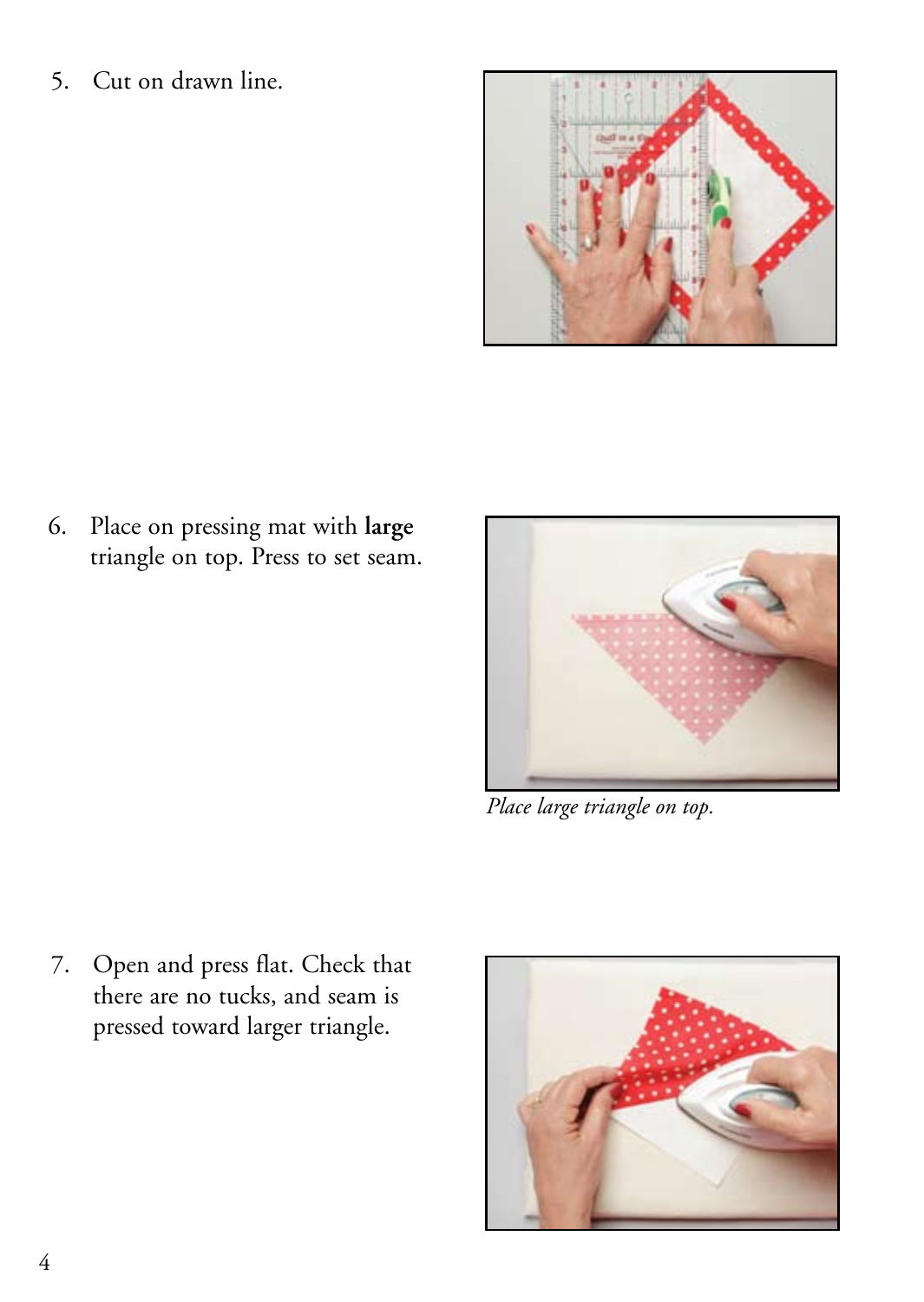8. Place pieces right sides together so that opposite fabrics touch. Seams are parallel with each other.



*Do not match seams.*

9. Match outside edges. There is a gap between seams. **The seams do not lock.**



*Match outside edges.*

10. Draw a diagonal line across seams. Pin.

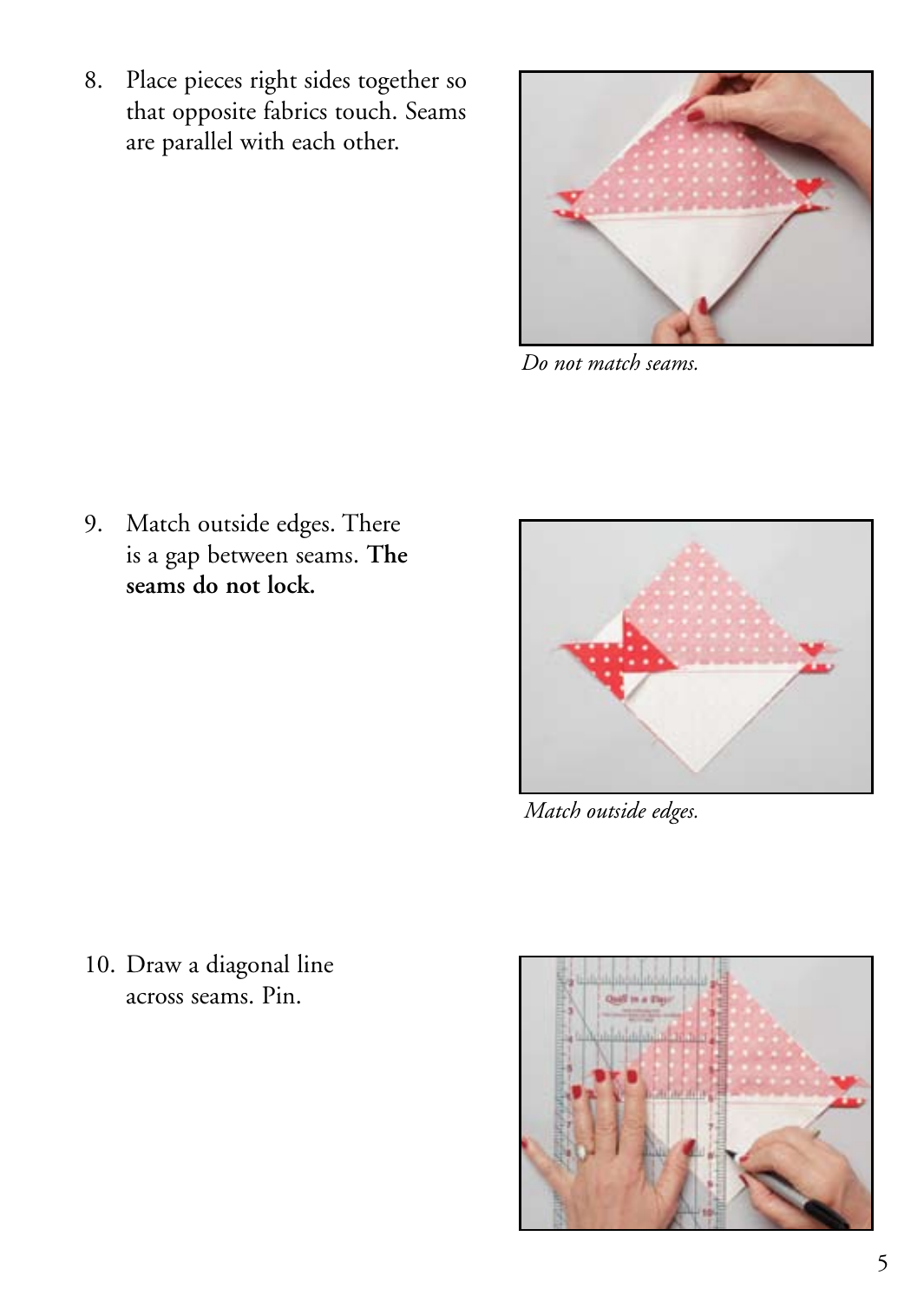- 11. Sew ¼" from both sides of drawn line. Hold seams flat with stiletto so seams do not flip. Remove pins. Press to set seam.
- 12. Cut on drawn line.



13. Fold in half. Clip seam allowance to vertical seam midway between horizontal seam. This allows the seam allowance to be pressed away from triangle.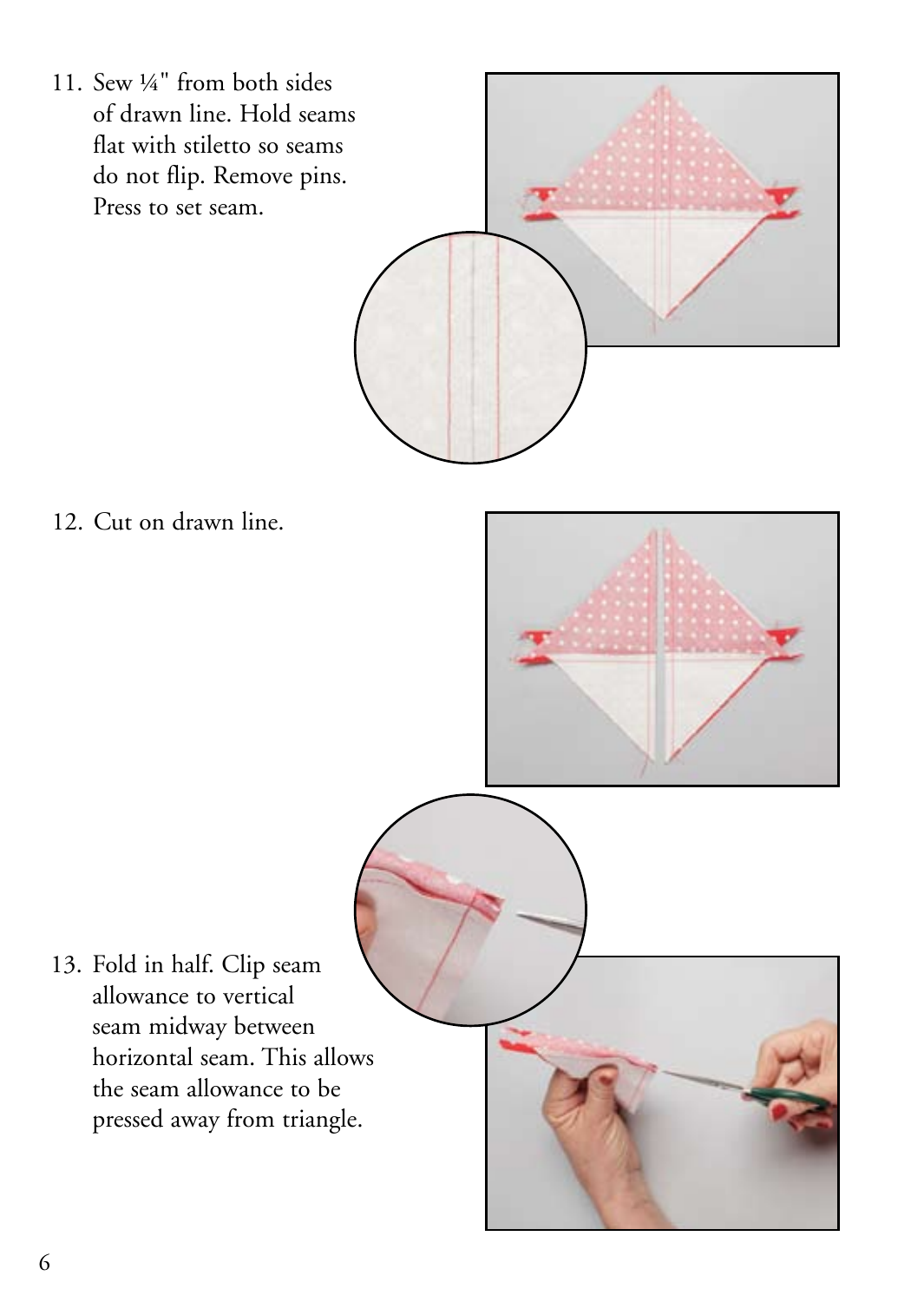14. From right side, press into one triangle. Turn and press into second triangle.



15. Turn over, and press on wrong side. At clipped seam, fabric is pressed away from triangles.



*This is an example of making Star Points.*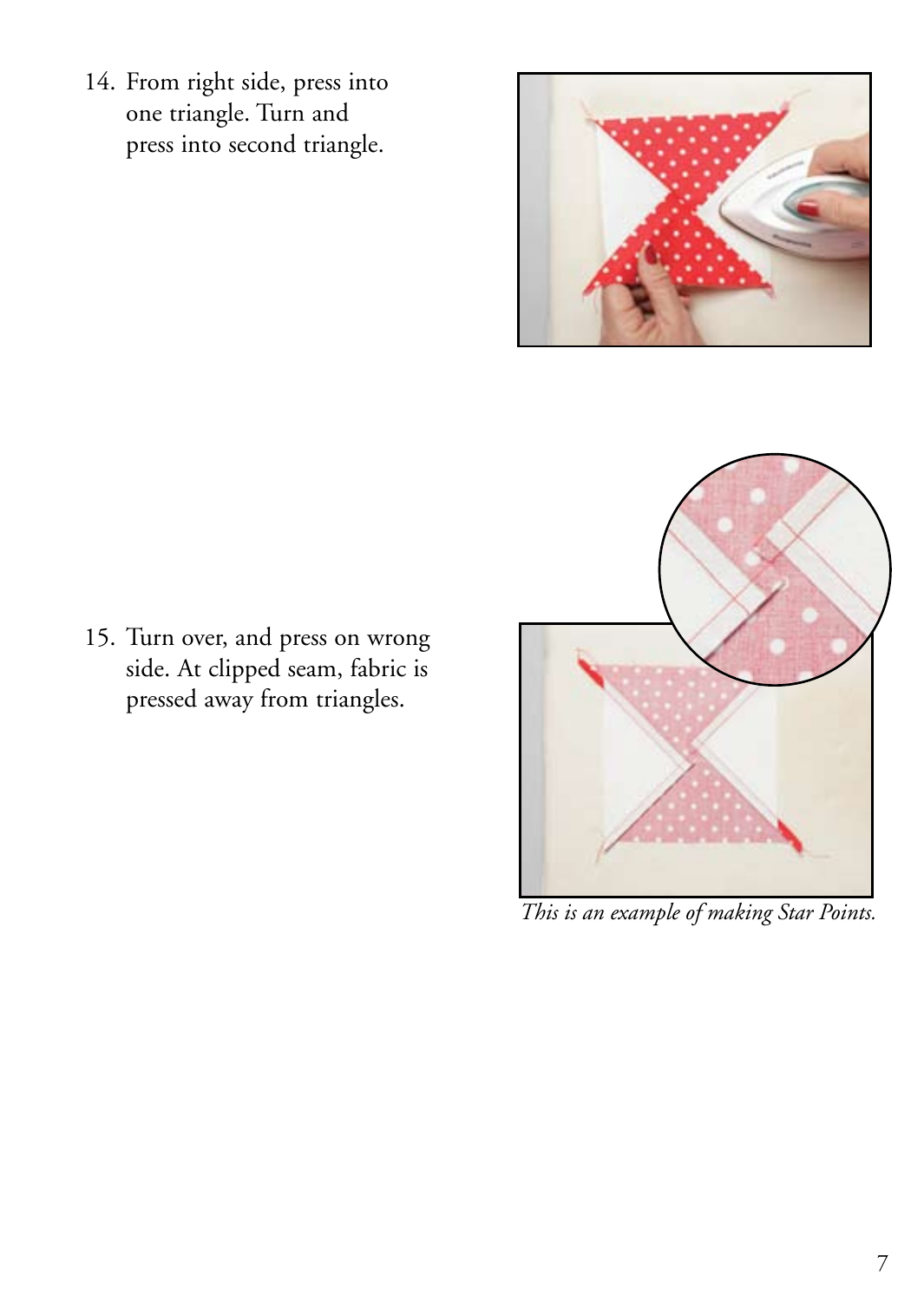# **Squaring Up 2" x 4" and 1H" x 3" Finished Size Patches**

- 1. Cut a piece of InvisiGRIP™  $1/2$ " smaller than ruler. Place on bottom side of ruler. InvisiGRIP™ keeps the ruler from sliding when cutting.
- 2. Place patch on small cutting mat right side up. Place Mini Ruler on patch. **Line up ruler's teal solid lines** on sewn lines for Finished Geese. Line up teal dashed line with peak of triangle for 1/4" seam.
- 3. Hold ruler securely on fabric so it doesn't shift while cutting.
- 4. Cut block in half, and separate two patches.
- 5. Trim off excess fabric on side.



*Mini Geese One for 2" x 4" finished size Mini Geese Two for 1H" x 3" finished size*



6. Turn mat. Continue trimming excess fabric around ruler. Measure patch.

| Mini Ruler One   Mini Ruler Two |                           |
|---------------------------------|---------------------------|
| $2\frac{1}{2}$ x $4\frac{1}{2}$ | $2" \times 3\frac{1}{2}"$ |

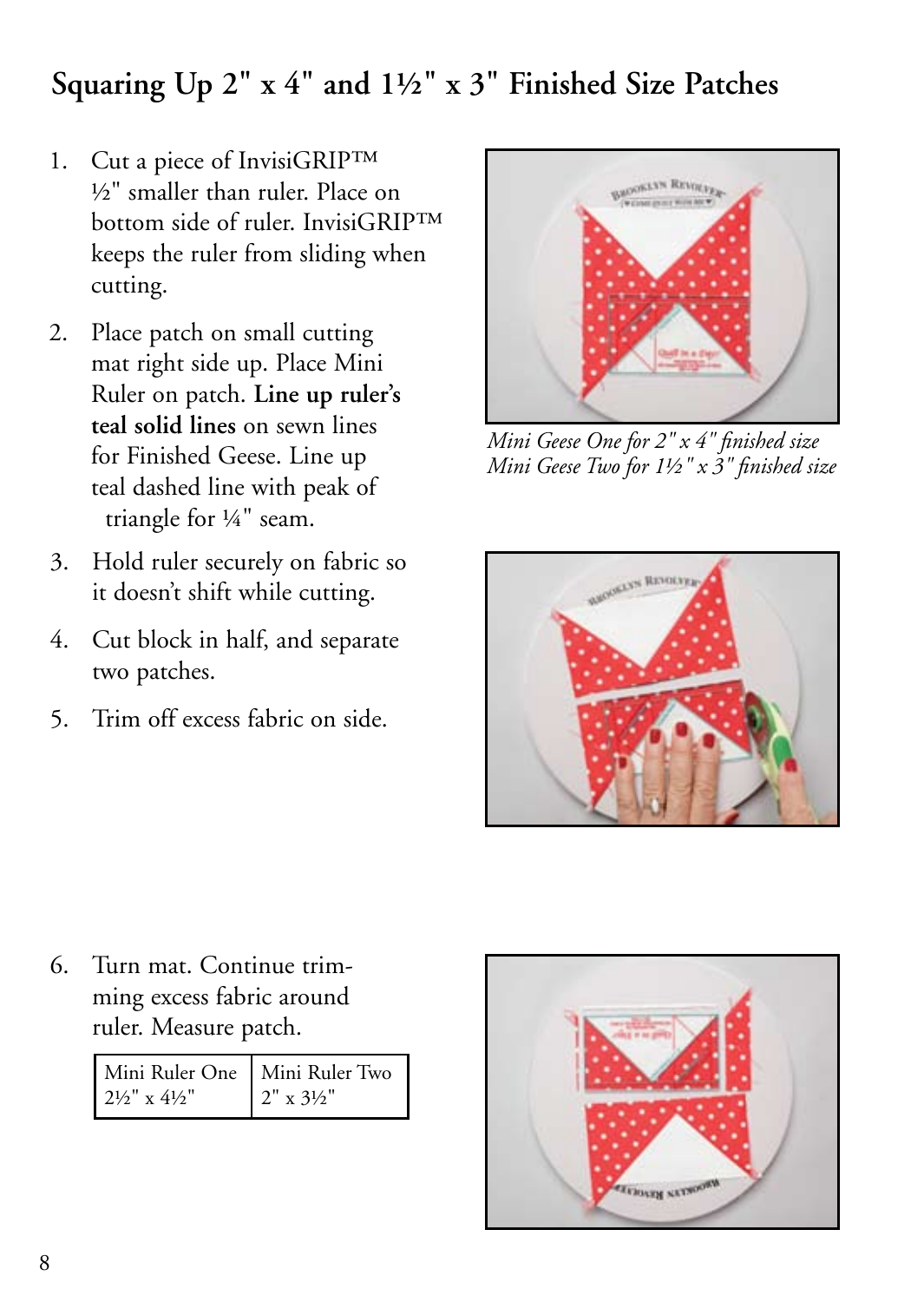# **Squaring Up 1" x 2" and I" x 1H" Finished Size Patches**

1. Place patch on small cutting mat right side up. Place Mini Ruler in vertical position on patch. **Line up ruler's red solid lines** on sewn lines. Line up red dashed line with peak of triangle for  $\frac{1}{4}$ " seam.



*Mini Geese One for* 1" x 2" *finished size Mini Geese Two for* 3/4" x 11/2" *finished size* 

- 2. Hold ruler securely on fabric so it doesn't shift while cutting.
- 3. Cut block in half, and separate two patches.
- 4. Trim off excess fabric on side.



5. **Lift ruler but do not turn. Turn patch around.** Place ruler on top and line up green diagonal line with seam. Trim excess fabric. Measure patch.

> Mini Ruler One  $1\frac{1}{2}$ " x  $2\frac{1}{2}$ " Mini Ruler Two  $1\frac{1}{4}$ " x 2"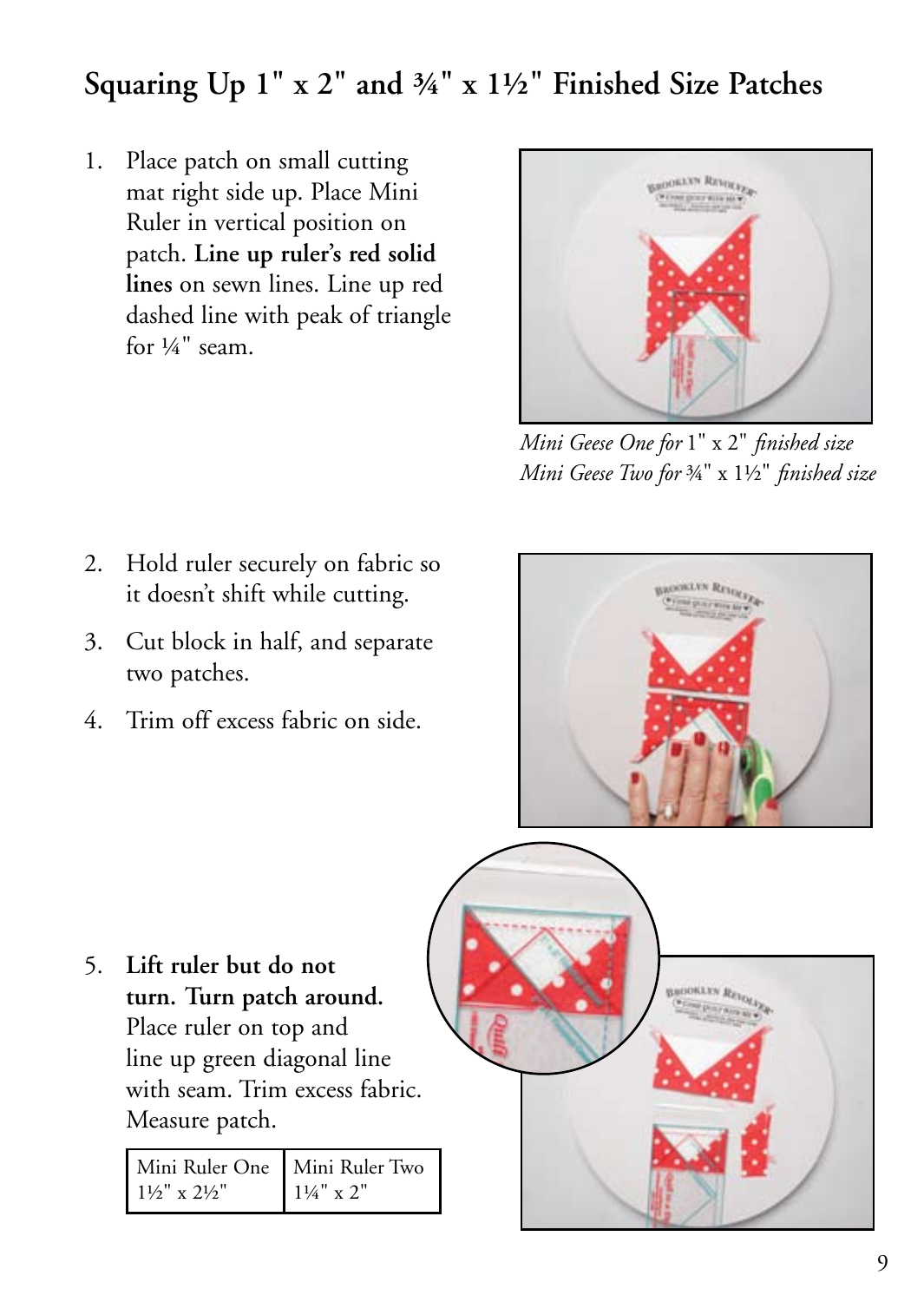# **How to Make a Fussy Cut**

A fussy cut is a selected image, such as a flower, centered on your patch. With a Fussy Cut Ruler™, you can cut the identical image repeatedly with ease.

- 1. Find image on fabric that fits within  $2\frac{1}{2}$ " size.
- 2. Place ruler on top of image, with center of X on center of image. The dashed lines indicate the seam lines. Shift ruler so image fits within seam lines.



4. If it's critical that each image be identical, place a piece of InvisiGRIP™ on top side of Fussy Cut Ruler. Trace outline of fussy cut on the top piece with a permanent marking pen. Remove top InvisiGRIP™ after cutting all your  $2\frac{1}{2}$ " squares.



- 5. Cut around ruler with rotary cutter. To help with accuracy, place fabric on Brooklyn Revolver™ or Olfa® Rotating Mat.
- 6. Move ruler to next fussy cut, line up ruler on image, and repeat.

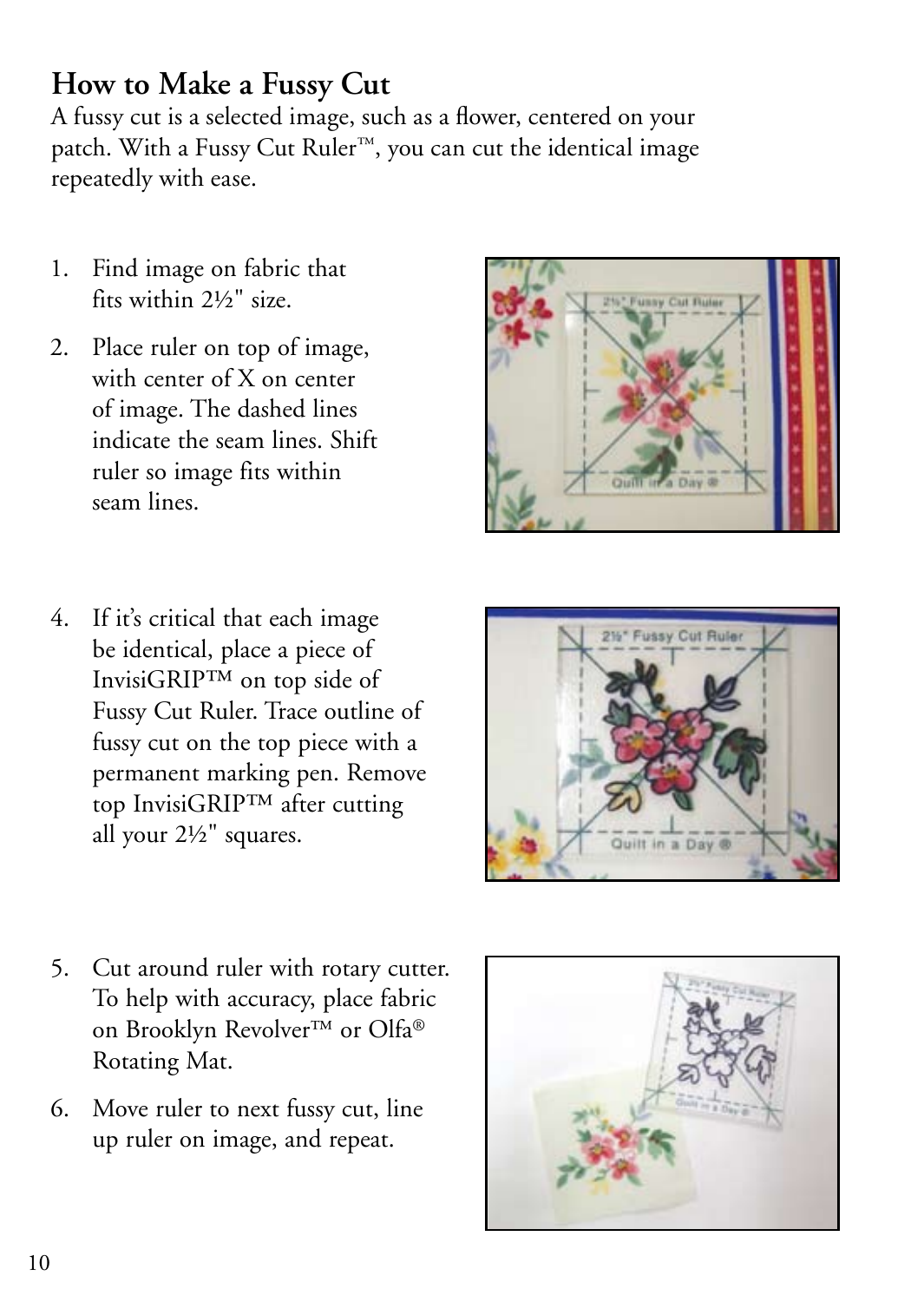7. To make your own template in any size, cut appropriate size square from template plastic. Draw an X and 1/4" seam lines. Place on image, draw around template, and cut out with rotary cuter and ruler.



*Example shows 1M" Fussy Cut*

*Example of Victory Quilt made with 6" blocks*

*1941 Nine-Patch with 2H" Fussy Cut square and Star Point Patches*

*Patricia Knoechel used the 2H" Fussy Cut Ruler for several of her 6" blocks and Cornerstones.*